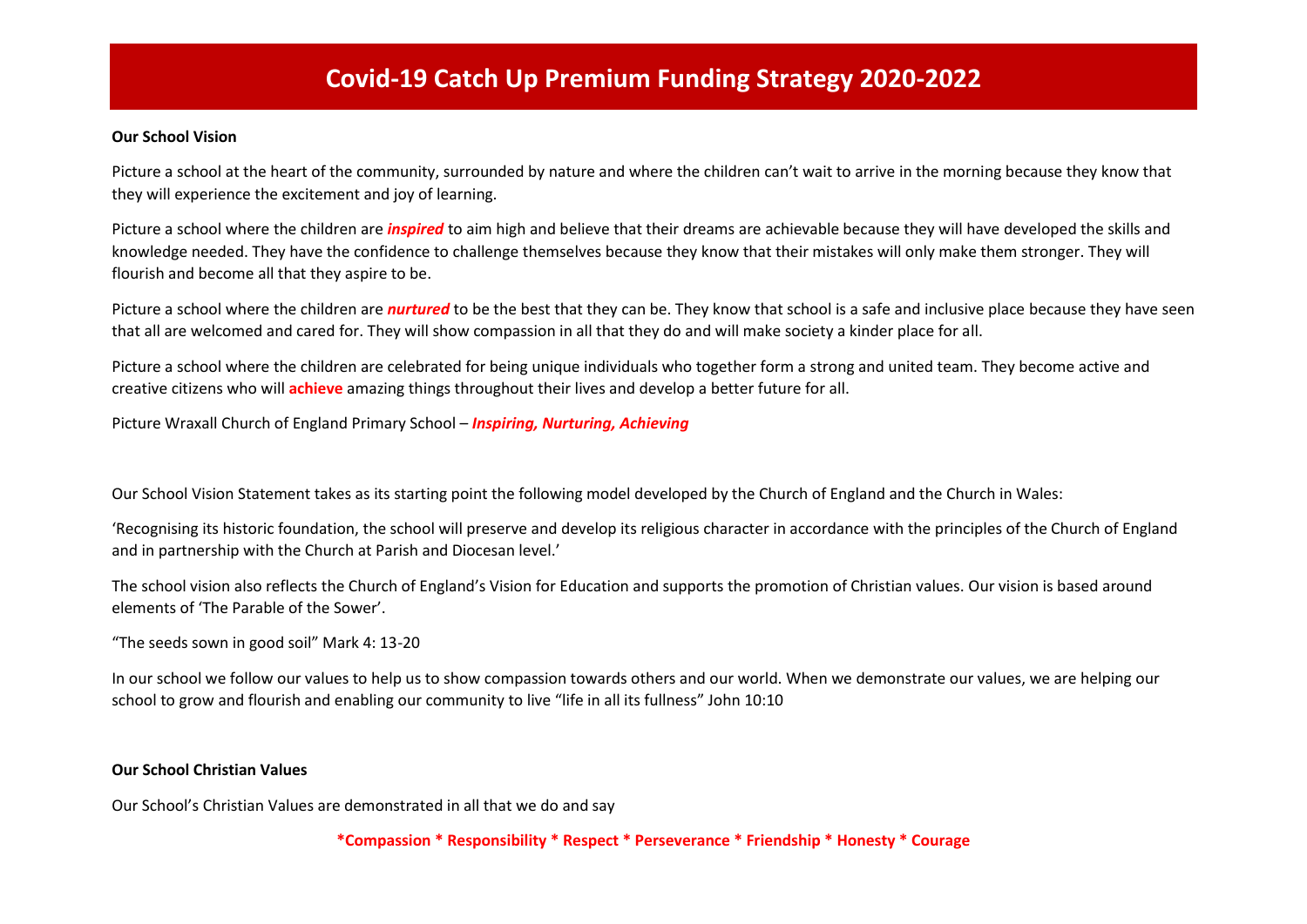## **Catch Up Premium Spending Summary**

|                                         | 2020-2021 (Data from Autumn 2020 Census)                                     | 2021-2022 (Data from Autumn 2021 Census) |  |
|-----------------------------------------|------------------------------------------------------------------------------|------------------------------------------|--|
| Total number of pupils on roll          | 97                                                                           | 78                                       |  |
| Proportion of pupils R-Y6 (Ever 6 FSM)  | 10 Pupils                                                                    | 6 Pupils                                 |  |
| <b>Proportion of learners with SEND</b> | 6 Pupils<br>10 Pupils                                                        |                                          |  |
| <b>Catch up allocation</b>              | Approx £7,100                                                                |                                          |  |
| <b>School Lead</b>                      | Amy Townsend                                                                 |                                          |  |
| <b>Staff delivering interventions</b>   | Class Teachers, Support staff, Qualified Teachers and Andy Baker             |                                          |  |
| <b>Publish date</b>                     | December 2021<br>December 2020                                               |                                          |  |
| <b>Shared with governors</b>            | February 2021                                                                |                                          |  |
| Lead governor monitoring                | Jess Valentine (CofG from January), Rosie Gloyns (PP and SEND Lead Governor) |                                          |  |
|                                         |                                                                              |                                          |  |

The government has allocated approximately £7000 to Wraxall C of E Primary School to support Catch Up initiatives following the reopening of schools. The information below outlines how this funding will be targeted and the intended impact.

## **Strategy Statement**

Our catch up priorities can be seen in our tiered approach to catch up funding (Appendix 1).

We aim to

- Support pupils mental health and wellbeing so that they are in the best possible place to flourish and learn
- Enhance teaching provision to ensure robust formative assessment and high-quality feedback
- Reduce the attainment gap between our disadvantaged pupils and their peers
- Raise the attainment of all pupils to close the gap created by Covid-19 school closures

The core approaches that we are using include whole class teaching, targeted academic support and wider strategies

- Small group and 1:1 targeted tuition by a qualified teacher
- Evidence based interventions
- High quality and impact resourcing
- CPD for all staff
- Clear communication between stakeholders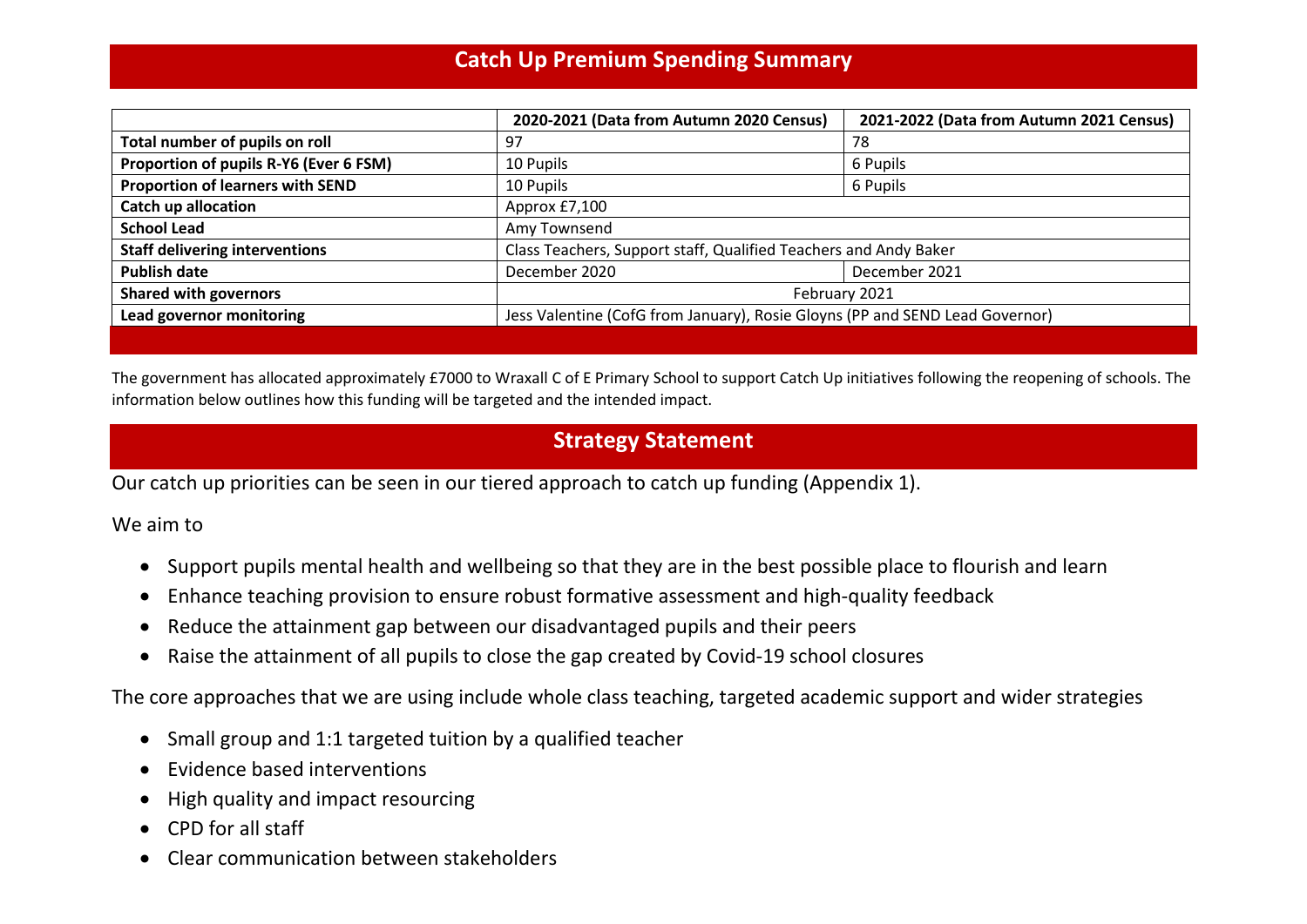#### Priority Areas for Catch-Up Funding

#### **Priority area 1**

**Following whole class teaching, Teacher led 1 to 1/small group tuition (all classes - focus on Reading, Writing and Maths)** 

**Priority area 2**

**TA led NELI programme for Reception and Year 1**

**Priority area 3**

**Purchase programmes to support spelling and maths across the school**

### **Priority area 4**

**Coaching through the 'Theraplay' programme to develop self-regulation strategies and peer-to-peer social skills in Year 1/Year 2 class**

**Priority area 5**

**Reduce Pupil Anxiety and support pupils in reflecting on and moving forwards with their feelings about the school closures and pandemic and to support transition of pupils into their new classes** 

### Teaching Targeted Academic Support Wider Strategies

| <b>Catch-Up Funding Initiatives</b>                                                                                                                                                                      |                                            |                                                     |                                                                       |                                                                                                                                                                                                                                                                           |
|----------------------------------------------------------------------------------------------------------------------------------------------------------------------------------------------------------|--------------------------------------------|-----------------------------------------------------|-----------------------------------------------------------------------|---------------------------------------------------------------------------------------------------------------------------------------------------------------------------------------------------------------------------------------------------------------------------|
| <b>Precise Action</b>                                                                                                                                                                                    | <b>Delivered by</b>                        | When                                                | <b>Budget</b>                                                         | <b>Intended Outcomes</b>                                                                                                                                                                                                                                                  |
| 1.1<br>Assessment Lead, Maths and English Leads to<br>identify children for Catch Up tuition from QLA<br>and wider data                                                                                  | AT/MK/TH/NB                                | December 2020<br>January 2021<br><b>June 2021</b>   | 2 x days supply cover                                                 | Children who have been the hardest hit by<br>missed schooling will receive additional<br>support in order to make accelerated<br>progress and catch up with their peers                                                                                                   |
| 1.2<br>Pupil progress meetings with each teacher to<br>identify gaps from QLA and wider data<br>Identify which children will receive 1 to 1 and<br>small group tuition. Followed up in staff<br>meeting. | <b>AT and Class</b><br><b>Teachers</b>     | February 2021<br><b>Staff Meeting March</b><br>2021 | No cost - during lockdown                                             | Teachers have a clear understanding of the<br>individual and cohort gaps and know the<br>expectations of them in terms of the<br>planning, deliver and assessment of 1 to 1<br>and small group tuition                                                                    |
| 1.3<br>Share Covid-19 Catch-Up Plan with all staff                                                                                                                                                       | <b>AT</b>                                  | Staff meeting:<br>02/03/2021                        | No cost                                                               | Staff will understand the school priorities<br>and why these have been chosen. They will<br>know what role they play in implementing<br>the Catch Up plan                                                                                                                 |
| 1.4<br>Places booked on Lowest 20% & Early Readers<br>training via. Teaching School                                                                                                                      | AT to organise<br>All staff to<br>attend   | 22/02/2021                                          | No cost                                                               | All staff to have an understanding of reading<br>development, different strategies that can<br>be used with lower attaining readers and<br>ultimately this will support the delivery<br>interventions taking place and raise pupil<br>attainment and progress in reading. |
| 1.5<br>CPD of all staff linked to key priorities including<br>Reading, Writing, Maths, Wellbeing                                                                                                         | AT and<br>curriculum<br>leads<br>All Staff | Ongoing                                             | Cost to be paid for out of<br>supply budget and catch-<br>up funding. | Whole school development actions are<br>achieved alongside individual development<br>points.                                                                                                                                                                              |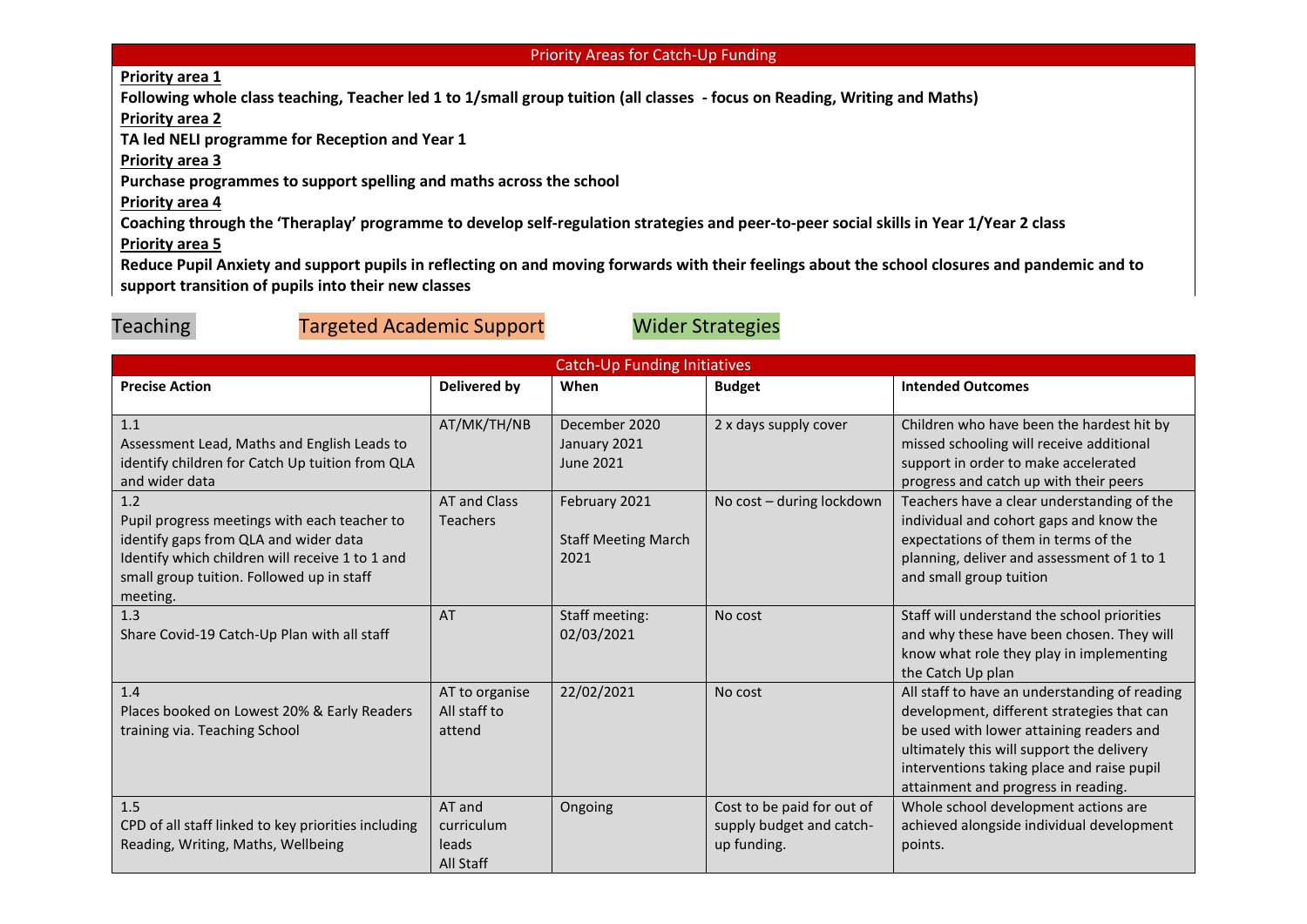| 1.6<br>Phonics CPD across whole school - including<br>KS2 specific, Bug Club Phonics                                                                                                    | AT and<br>curriculum<br>leads<br>All Staff                                                       | Ongoing                                                                                 | Cost to be paid for out of<br>supply budget and catch-<br>up funding.                                                                                                   | There is a clear understanding amongst all<br>staff about phonic development and how to<br>support this throughout the Primary Stage.<br>Children receive high quality phonics input<br>which impacts on their application of<br>phonics in reading and writing leading to<br>high outcomes in these areas. |
|-----------------------------------------------------------------------------------------------------------------------------------------------------------------------------------------|--------------------------------------------------------------------------------------------------|-----------------------------------------------------------------------------------------|-------------------------------------------------------------------------------------------------------------------------------------------------------------------------|-------------------------------------------------------------------------------------------------------------------------------------------------------------------------------------------------------------------------------------------------------------------------------------------------------------|
| 1.7<br>Additional Moderation opportunities to identify<br>current attainment and support in identifying<br>gaps.                                                                        | AT<br>All Staff                                                                                  | Ongoing                                                                                 | No cost - staff meeting<br>time used                                                                                                                                    | Staff are confident in making assessments<br>and in their assessment for learning and can<br>identify gaps in pupil learning, ready to put<br>in place pupils' next steps.                                                                                                                                  |
| 1.6<br>Book quality supply teacher to deliver 1 to<br>1/small group interventions                                                                                                       | AT                                                                                               | <b>March 2021</b>                                                                       | Total of 150, 60 minute<br>sessions (sessions to be<br>split into smaller time<br>$sessions) = £5000$<br>(targeted children<br>receiving at least 1x<br>tuition weekly) | Children will receive high quality<br>interventions delivered by a teacher who<br>knows them<br>Children who have been identified as falling<br>behind will reach their targets by the end of<br><b>July 2022</b>                                                                                           |
| 1.7<br>Employ quality tutor to deliver school-led<br>tutoring.                                                                                                                          | <b>AT</b>                                                                                        | <b>March 2022</b>                                                                       | <b>Remaining Covid-19</b><br>funding                                                                                                                                    | Children will receive high quality<br>interventions delivered by a teacher who<br>knows them<br>Children who have been identified as falling<br>behind will make rapid progress by July 2022                                                                                                                |
| 1.8<br>Parents informed about the intervention<br>programme that their child will be participating<br>in. Whole school information for parents about<br>the catch-up funding programme. | AT to produce<br>an overview<br><b>Class Teachers</b><br>to discuss with<br>parents              | <b>March 2021</b>                                                                       | <b>None</b>                                                                                                                                                             | Parents will be in a position to support their<br>child's individual tuition                                                                                                                                                                                                                                |
| 1.9<br>Intervention Leads communicate regularly with<br>Teachers to share assessment updates on<br>individual children and successful strategies                                        | Intervention<br><b>Staff (TAs and</b><br><b>Supply</b><br>Teachers) and<br><b>Class Teachers</b> | <b>Weekly on Tuesday</b><br>at the end of the day<br>(built into staff<br>meeting time) | Included in the supply<br>hours budgeted above                                                                                                                          | Children will have a joined up experience<br>between learning in class and during<br>intervention time                                                                                                                                                                                                      |
| 1.10<br>Physical development intervention led by<br>trained PE coaches, to be delivered to pupils<br>needing physical development interventions/                                        | LG<br><b>Premier Sport</b><br>(PE Coaches)                                                       | Weekly session for<br>each group                                                        | £1000                                                                                                                                                                   | Children will have an opportunity to develop<br>specific gross motor, balance and co-<br>ordination skills which will support their<br>progress in other areas of learning.                                                                                                                                 |
| 2.1<br>TA to receive training - (TIME) on NELI<br>programme                                                                                                                             | <b>ND</b><br>TH to oversee                                                                       | w/b                                                                                     | £300                                                                                                                                                                    | TA is confident with the intervention<br>materials, delivering these and making<br>accurate and meaningful assessments                                                                                                                                                                                      |
| 2.2                                                                                                                                                                                     | <b>TH</b>                                                                                        | w/b March 2021                                                                          | <b>None</b>                                                                                                                                                             | Parents are aware of the NELI programme<br>and how it will work and are able to support                                                                                                                                                                                                                     |